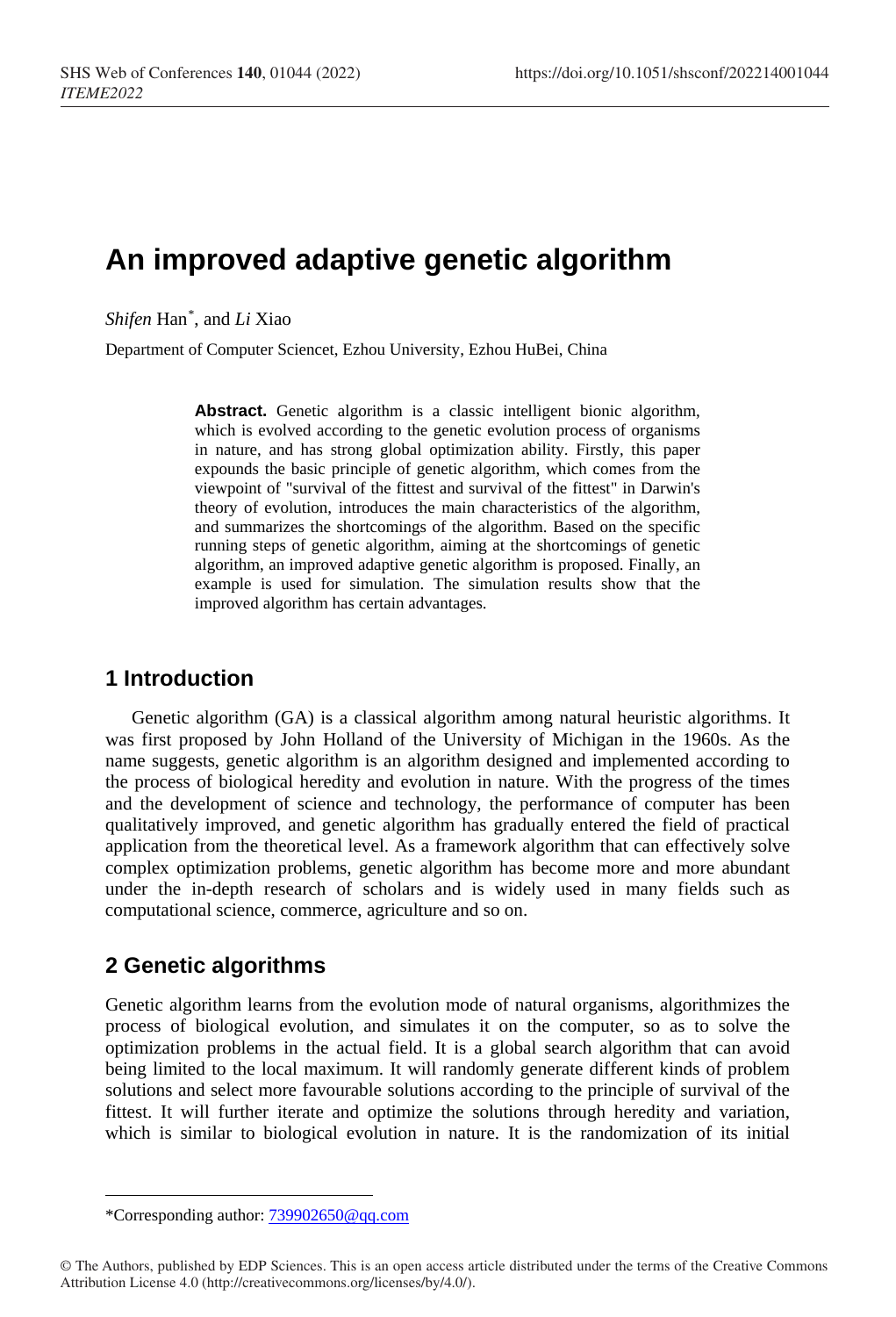selection scheme and the continuous variation in genetics that makes it jump out of the dilemma of local optimization and suitable for global search and optimization.

#### **2.1 Principle of genetic algorithm**

Genetic algorithm is an algorithm based on Darwin's theory of evolution. It is suitable for solving complex problems. It has the advantages of self-learning, self-adaptation and selfoptimization. The basic principle of genetic algorithm is: it abstractly encodes the solution to the problem into chromosomes, and one chromosome corresponds to one solution. Each individual is selected and evaluated according to the fitness of the next generation by using the genetic algorithm with a higher probability of crossover and mutation, and then each individual is selected to meet the needs of the next generation, The final individual is that we want to find the optimal solution of the problem.

There are three specific steps in genetic algorithm, which are selection operation, crossover operation and mutation operation. Only by scientifically and reasonably connecting these operation steps and designing the corresponding operation scheme according to the specific problems to be solved, can the performance of the algorithm be improved to the greatest extent and the optimal solution be obtained quickly and accurately. Selection operation refers to selecting individuals with high fitness in the current population for the next step of inheritance and variation. The probability of individual selection is directly proportional to the fitness value, that is, the higher the fitness value, the greater the probability of selection; Cross operation refers to the random pairing of the parents selected in the above selection operation, so that the chromosomes of each selected individual are exchanged with a certain probability to exchange the genome corresponding to the chromosome. The crossover process is to select two chromosomes from the population and randomly select one or more chromosome positions for exchange. The general empirical value is between 0.01 and 0.99; Mutation operation refers to selecting an individual from the population and selecting one or more points in its chromosome for mutation to produce better individuals. It is an implementation means to produce new individuals. The use of mutation operator ensures the diversity of population in reproduction. It can not only further optimize the efficiency of genetic algorithm, but also force the algorithm to search the area outside the current focus, so as to avoid premature convergence. Its general empirical value is between 0.0001 and 0.1.

#### **2.2 Characteristics of genetic algorithm**

For the optimization problems with different properties in various fields, scholars have proposed different kinds of intelligent optimization algorithms, such as simulated annealing algorithm and particle swarm optimization algorithm. These algorithms are based on different theories, applicable to different specific fields, and have their own advantages and disadvantages. As an optimization algorithm suitable for solving complex problems, heritage algorithm has the following characteristics.

1) Genetic algorithm is a stochastic optimization algorithm, which has no too many mathematical requirements for the optimization problem. In view of its evolutionary characteristics, the internal attributes of the problem do not need to be considered in the search process. Whether linear or nonlinear, discrete or continuous, it can directly operate the structural object, and has a wide range of application scenarios and ranges.

2) Genetic algorithm directly takes the objective function as the search information, only uses the fitness function to evaluate the individual without other complex derivation and additional information, and carries out genetic operation on this basis to realize the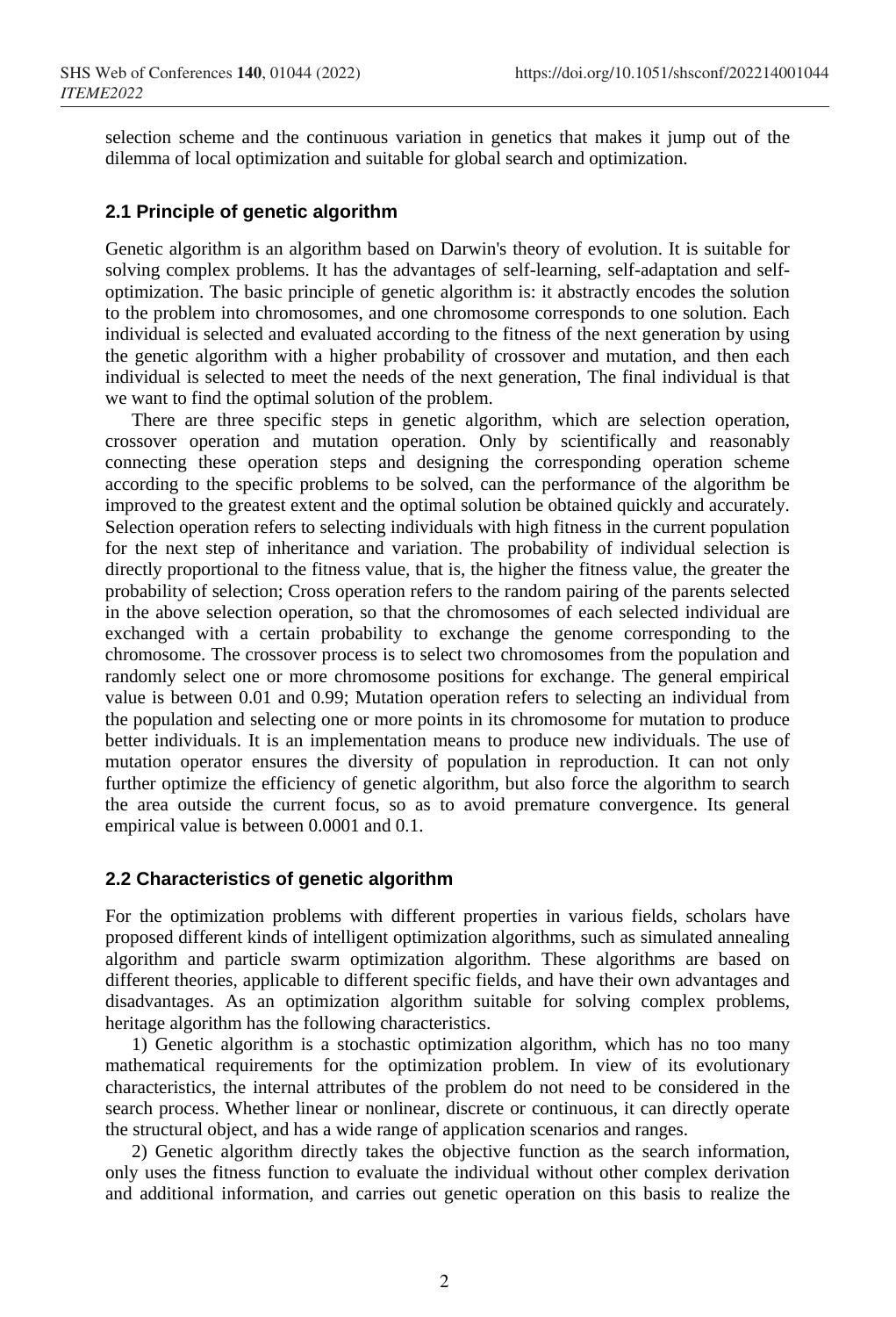information exchange between individuals in the population, so it has less dependence on solving the problem and has good flexibility.

3) Genetic algorithm adopts multi-point parallel search method, which is not limited to one point, so it can effectively prevent the search process from converging to the local optimal solution. At the same time, with the parallel settlement characteristics of genetic algorithm, we can improve the operation speed of the algorithm through large-scale parallel computing, so that fast real-time optimization is feasible.

4) Genetic algorithm operates for the coding of parameters, not for the parameters themselves. Its optimization rules depend on the corresponding probability rather than certainty. In essence, it is not only an optimization algorithm, but also provides a general framework for solving system optimization problems, which has great development

# **3 Adaptive optimizations of genetic algorithm**

#### **3.1 Shortcomings of genetic algorithm**

Genetic algorithm simulates the biological evolution in the natural environment to achieve the global optimal solution. Although it can avoid falling into the dilemma of local optimization to a certain extent, in the face of some complex problems, genetic algorithm still has certain limitations and is difficult to accurately converge to the global optimal solution. Because the relevant parameters of the traditional genetic algorithm are fixed in the process of evolutionary optimization. Under the background of the continuous adjustment of the population with external factors, the fixed parameters can not meet the dynamic needs of individuals in different processes, which affects the performance and efficiency of the algorithm.

#### **3.2 Adaptive genetic algorithm**

The basis of seeking the global optimal solution in genetic algorithm is to preserve the excellent individuals in the population through the selection of fitness function, and the prerequisite for obtaining the excellent individuals is to ensure the diversity of individuals in the population, so as to ensure the fast convergence speed of the algorithm and effectively avoid falling into the local optimal solution. Therefore, the selection of crossover probability and mutation probability accounts for a large proportion of genetic algorithm in accurately searching the global optimal solution. Scientific and reasonable probability parameters can effectively prevent the premature phenomenon of the algorithm and improve the global search performance of genetic algorithm. In view of the above problems, this paper makes some optimization on the traditional genetic algorithm, mainly optimizing the crossover probability and mutation probability in the algorithm, and taking the fitness value of individuals in the population as an important reference index for the value of crossover and mutation probability, so as to make the algorithm closer to the actual situation of the population, so as to better screen out excellent individuals, Efficiently realize the search of global optimal solution.

This paper makes the following two improvements to the genetic algorithm.

1) Adaptive crossover probability. Crossover operation is the most core part of genetic algorithm, which plays the role of individual gene recombination. Through crossover operation, more excellent new individuals are continuously generated to expand the search scope of the algorithm in the whole space and ensure the excellent search performance of genetic algorithm. As the only index of crossover operation intensity, the selection of its value is very important. If the value of crossover probability is too large, the search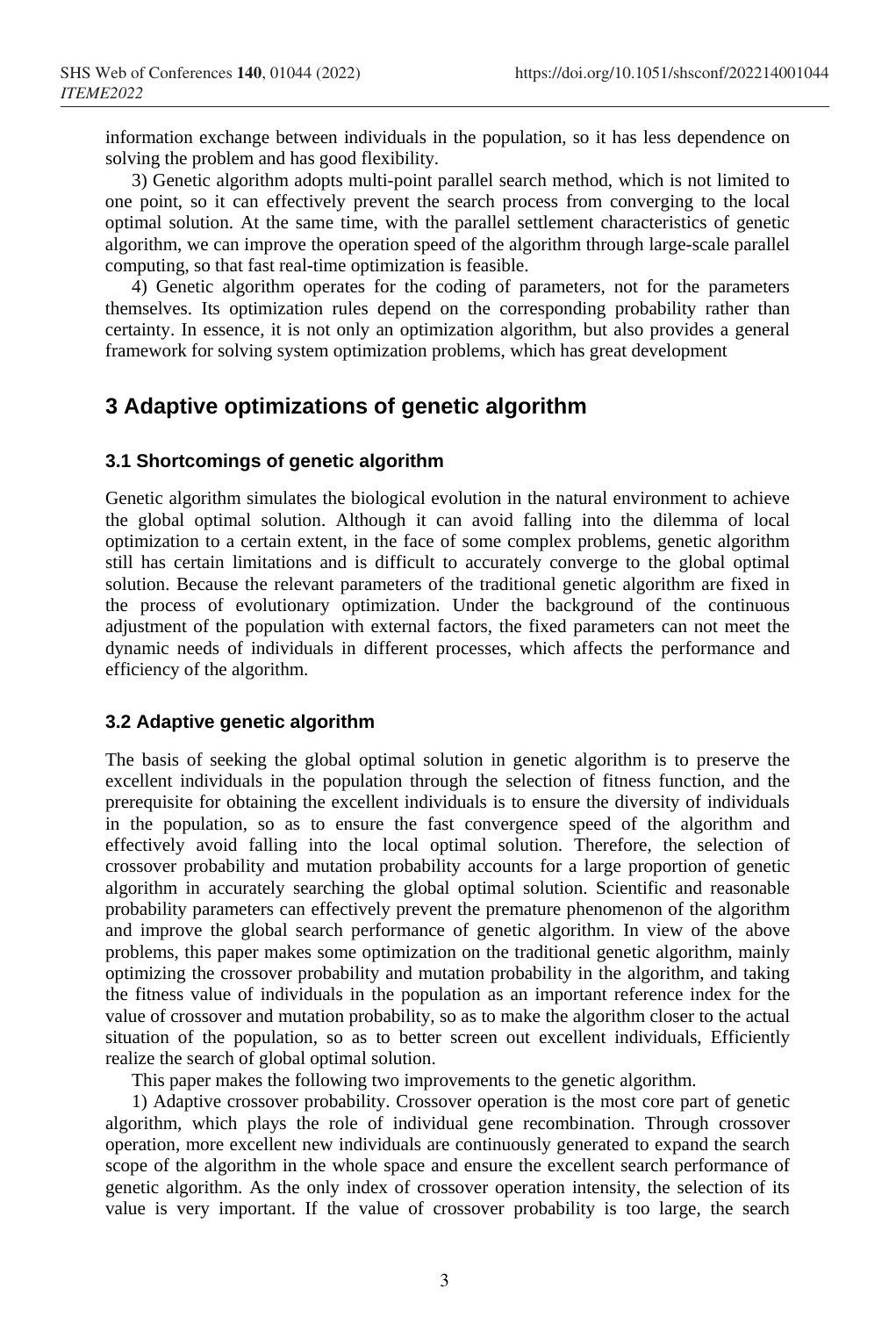intensity of the algorithm will further increase, but the overall efficiency of the algorithm will be affected; If the crossover probability is too small, the algorithm is likely to become slow and inefficient, and the global search performance will be greatly reduced. In order to overcome the above problems, this paper adopts an adaptive crossover probability to continuously adjust the crossover probability according to the fitness value of individuals in the group. For individuals with the largest and smallest fitness, the corresponding is not zero crossover operation or complete crossover operation, but crossover operation with specific probability, It can effectively improve the role of crossover operation in maintaining individual diversity in the algorithm. The adjusted algorithm is

$$
P_c = \begin{cases} K_1 \frac{f_{max} - f_c}{f_{max} - f_{min}}, & f_c \neq f_{max}, f_{min} \\ K_2, & f_c = f_{min} \\ K_3, & f_c = f_{max} \end{cases}
$$

Where  $P_{\sigma}$  is the crossover probability,  $f_{\sigma}$  is the one with higher fitness in the first two parents of crossover operation,  $f_{\text{max}}$  and  $f_{\text{min}}$  are the maximum and minimum fitness in the population,  $K_1$ ,  $K_2$  and  $K_3$  are constants between  $0 \sim 1$ , and  $K_2 > K_3$ .

2) Adaptive mutation probability. Mutation operation is also an indispensable part of genetic algorithm. By mutating the newly generated individuals according to a certain mutation probability, we can ensure the diversity of individual genes in the population. Mutation operation is usually used in conjunction with crossover operation to improve the global search performance of the algorithm. When the algorithm is about to approach the optimal solution, appropriate mutation operation can effectively accelerate the convergence speed of the algorithm. In mutation operation, the intensity of mutation operation is expressed by mutation probability. The value of mutation probability has a significant impact on the whole algorithm. The value of mutation probability is usually small, which can prevent the loss of excellent genes in the population. If the value is too large, the algorithm tends to random search and loses its original characteristics. Relevant research shows that in unimodal function, the selection of mutation probability is generally determined according to the dimension number of individual coding string, and with the cumulative increase of iteration times, the value of mutation probability gradually decreases to improve the convergence efficiency of the algorithm. In the case of multi peak function, the adaptive mutation probability is closer to the actual problem and has a high degree of adaptability. The specific publicity is as follows:

$$
P_m = \begin{cases} K_4 \frac{f_{max} - f_c}{f_{max} - f_{min}}, & f_c \neq f_{max}, f_{min} \\ K_5, & f_c = f_{min} \\ K_6, & f_c = f_{max} \end{cases}
$$

Where  $P_m$  is the crossover probability,  $f_e$  is the one with higher fitness in the first two parents of crossover operation,  $f_{\text{max}}$  and  $f_{\text{min}}$  are the maximum and minimum fitness in the population,  $K_{\underline{a}}$ ,  $K_{\underline{a}}$  and  $K_{\underline{a}}$  are constants between  $0 \sim 1$ , and  $K_{\underline{a}} > K_{\underline{a}}$ .

After the improvement of the above two aspects, the specific implementation steps of the improved genetic algorithm used in this paper are as follows:

(1) Code the problem to be solved, generate the initial group, and set the number of groups and the maximum number of iterations.

(2) The fitness function is selected to evaluate the fitness of individuals in the population.

(3) Select individuals according to roulette method, enter the next step of cross operation, and roughly retain high fitness individuals.

(4) According to the adaptive crossover probability, the selected individuals are crossed.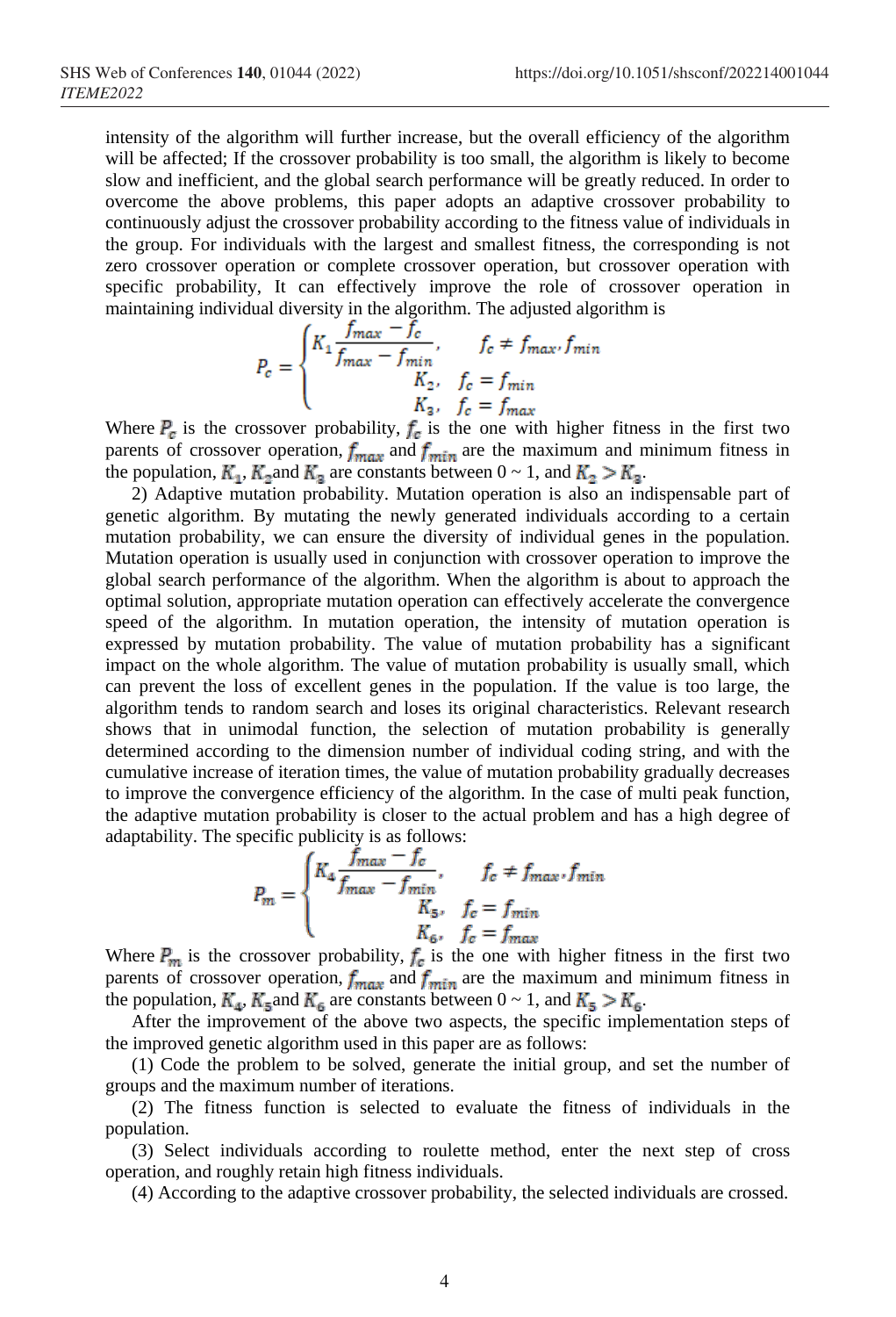(5) According to the adaptive mutation probability, the newly generated individual is mutated to generate a new population.

(6) Repeat  $2 \sim 5$  steps until the algorithm reaches a certain number of iterations or the individual fitness reaches the set standard.

(7) Output the final result and restore the coding to get the solution of the actual problem.

## **4 Simulation**

Traveling salesman problem (TSP) refers to that a single traveling salesman needs to go to n cities to sell goods. It is required to start from a certain city and pass through n-1 cities. The traveling salesman can only pass through n-1 cities once and then return to the starting city, so as to minimize the journey of the traveling salesman. TSP is a classic optimization problem in operational research, which has a wide range of engineering application background, such as aircraft route planning, highway network construction, express logistics distribution, etc. these practical application problems can be transformed into TSP problems. Test in the MATLAB environment, set the number of cities as 20, and the objective function is the total path and shortest of travellers. Besides the departure city, other cities must pass through and can only pass through once. Compare the adaptive genetic algorithm in this paper with the traditional genetic algorithm with fixed crossover and mutation probability.

Through the results of MATLAB simulation, it can be found that the optimized genetic algorithm has achieved good results in convergence speed, can effectively improve the operation efficiency of the whole algorithm, and the algorithm has certain practical value.

### **5 Summary**

Aiming at the shortcomings of traditional genetic algorithm, this paper adaptively improves the crossover probability and mutation probability in the algorithm to further enhance the global optimization ability of the algorithm, and verifies it by MATLAB simulation for TSP problem. The experimental data show that the optimized genetic algorithm has better convergence speed and operation efficiency.

This project is supported by the guiding project of the scientific research plan of Hubei Provincial Department of education in 2018, Project Name: Research on production scheduling problem based on Intelligent Manufacturing, Item No:B2018470

#### **References**

- 1. Zhao Jin.An improved quantum particle swarm optimization algorithm for environmental economic dispatch[J]. Expert Systems With Applications, 2020, 152- 113370.
- 2. Arman Goudarzi, Yanjun Li. A hybridnon-linear time-varying double-weighted particle swarm optimization for solving non-convex combined environmental economic dispatch problem[J]. Applied Soft Computing Journal, 2020, 86-105894 J. Clerk Maxwell, A Treatise on Electricity and Magnetism, 3rd ed., vol. 2. Oxford: Clarendon, 1892, pp.68–73.
- 3. ZHOU B,XU Y.Robust control of a 3-DOF hybrid robot ma-nipulator [J] .International Journal of Advanced Manufacturing Technology , 2007 , 33 ( 5/6 ) ; 604-613.